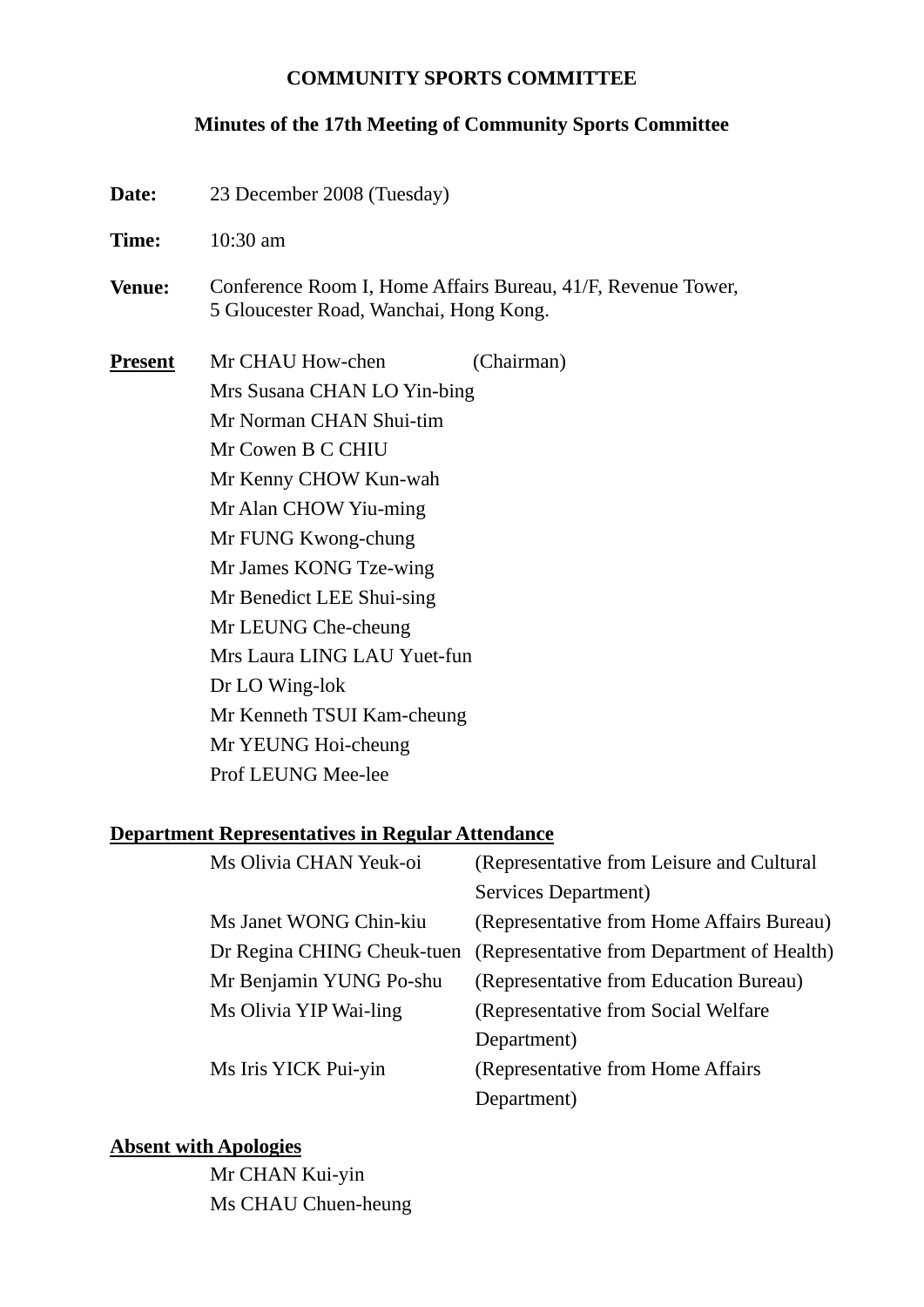Mr Francis CHAU Yin-ming Prof CHEUNG Siu-yin Mr PUI Kwan-kay Mr SUEN Kai-cheong Mr TONG Wai-lun

### **In Attendance**

| Mr Thomas CHOW Tat-ming (Leisure and Cultural Services Department)    |
|-----------------------------------------------------------------------|
| (Leisure and Cultural Services Department)                            |
| Mrs Kane LI CHOI Wing-kwan (Leisure and Cultural Services Department) |
| (Leisure and Cultural Services Department)                            |
| (Secretary) (Leisure and Cultural Services                            |
| Department)                                                           |
| (Department of Sports Science and Physical                            |
| Education, the Chinese University of Hong                             |
| Kong)                                                                 |
| (Consumer Search Hong Kong Limited)                                   |
|                                                                       |

#### **Opening Remarks**

1.1 The Chairman welcomed all Members and representatives from various government departments to the Meeting. He also welcomed Ms Iris YICK of the Home Affairs Department to attend the Meeting.

1.2 The Chairman remarked that the 17th Meeting of the Community Sports Committee (CSC) was originally scheduled to be held in September. The Meeting was postponed until now because most Members were busy during the period when the Beijing 2008 Olympic Games and Paralympic Games were held in August and September and Hong Kong co-hosted the equestrian events.

1.3 On behalf of the CSC, the Chairman congratulated Mr PUI Kwan-kay and Mr Kenny CHOW for having been awarded Bronze Bauhinia Star and Chief Executive's Commendation for Community Service respectively on 1 July. The Chairman also extended his congratulations to Mr LEUNG Che-cheung, Mr James KONG and Mr Vincent LIU, the Deputy Director of Leisure and Cultural Services Department (LCSD) (Leisure Services), for having been appointed Justice of Peace.

# **Item 1: Confirmation of the Minutes of the 16th Meeting of the CSC**

2.1 The Secretariat sent the draft minutes of the 16th Meeting to Members for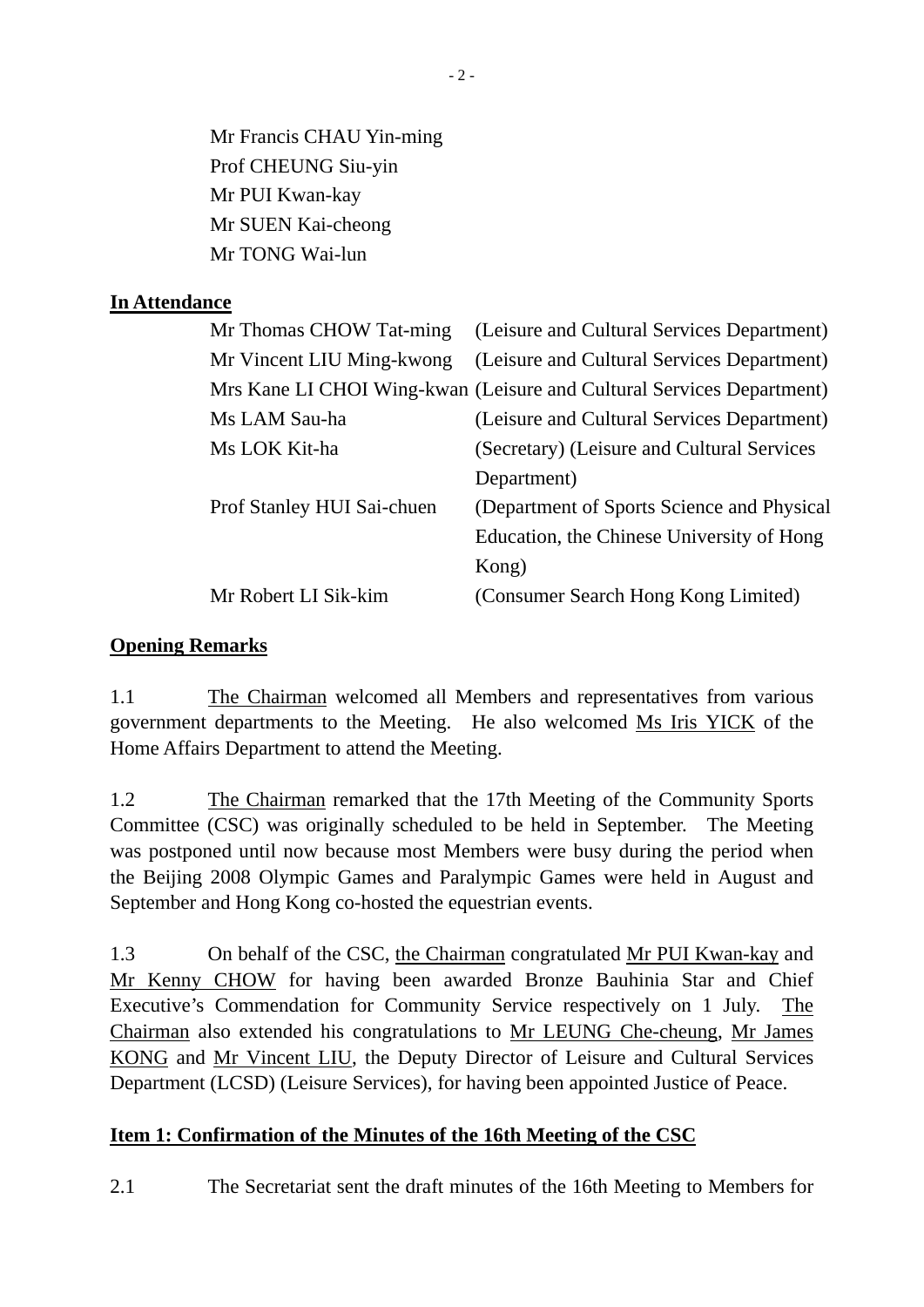comment by fax on 9 December and hitherto received a proposal for amending item 4.3 of the minutes from the Department of Health. The amended draft minutes was sent to Members by fax on 17 December. The Chairman asked Members to refer to the summary of proposed amendments to the minutes tabled at the Meeting. As no further amendment was proposed at the Meeting, the Chairman announced that the minutes of the 16th Meeting was endorsed.

### **Item 2: Matters Arising**

# **(i) Report on the follow-up actions of "Strategies for Promoting Community Sports"**

3.1 The Chairman invited Ms LOK Kit-ha of the LCSD to report the latest progress of the follow-up actions on the "Strategies for Promoting Community Sports".

3.2 Ms LOK Kit-ha of the LCSD briefed Members on the progress of the intensification of the scope of School Sports Programme (SSP). Other follow-ups would be reported in detail later in the Meeting. Ms LOK reported that a total of 1 035 schools participated in the SSP in 2008-09 with over 590 000 participants. It was expected that the school participation rate could reach the target of 85%. In order to enhance students' interest in sports and their knowledge of spectator events, the LCSD would arrange six large-scale events for students to participate as spectators from July 2008 to January 2009. In addition, a sportACT Carnival would be held at Shek Kip Mei Park on 17 January 2009 with a view to encouraging students to participate in various sports activities and stimulating their interests in sports. Moreover, the LCSD would promote SSP to prospective teachers who would graduate from the Hong Kong Institute of Education in February 2009 in the hope that they would promote SSP in schools in the future. Furthermore, the publication and distribution of School Sports Programme Newsletter to all schools would be continued. Regarding opening up school facilities, up to December 2008, a total of 50 schools had given consent to open up their facilities for SSP activities and use by local organisations.

#### **(ii) Report of the 2nd Hong Kong Games Organising Committee**

4.1 The Chairman invited Mrs Kane LI, Secretary General of the 2nd Hong Kong Games Organising Committee (OC), to brief Members on the progress of the 2nd Hong Kong Games (HKG).

4.2 Mrs Kane LI reported that the third OC meeting and the second meeting of the Standing Committee had been held to work out the arrangements for the 2nd HKG.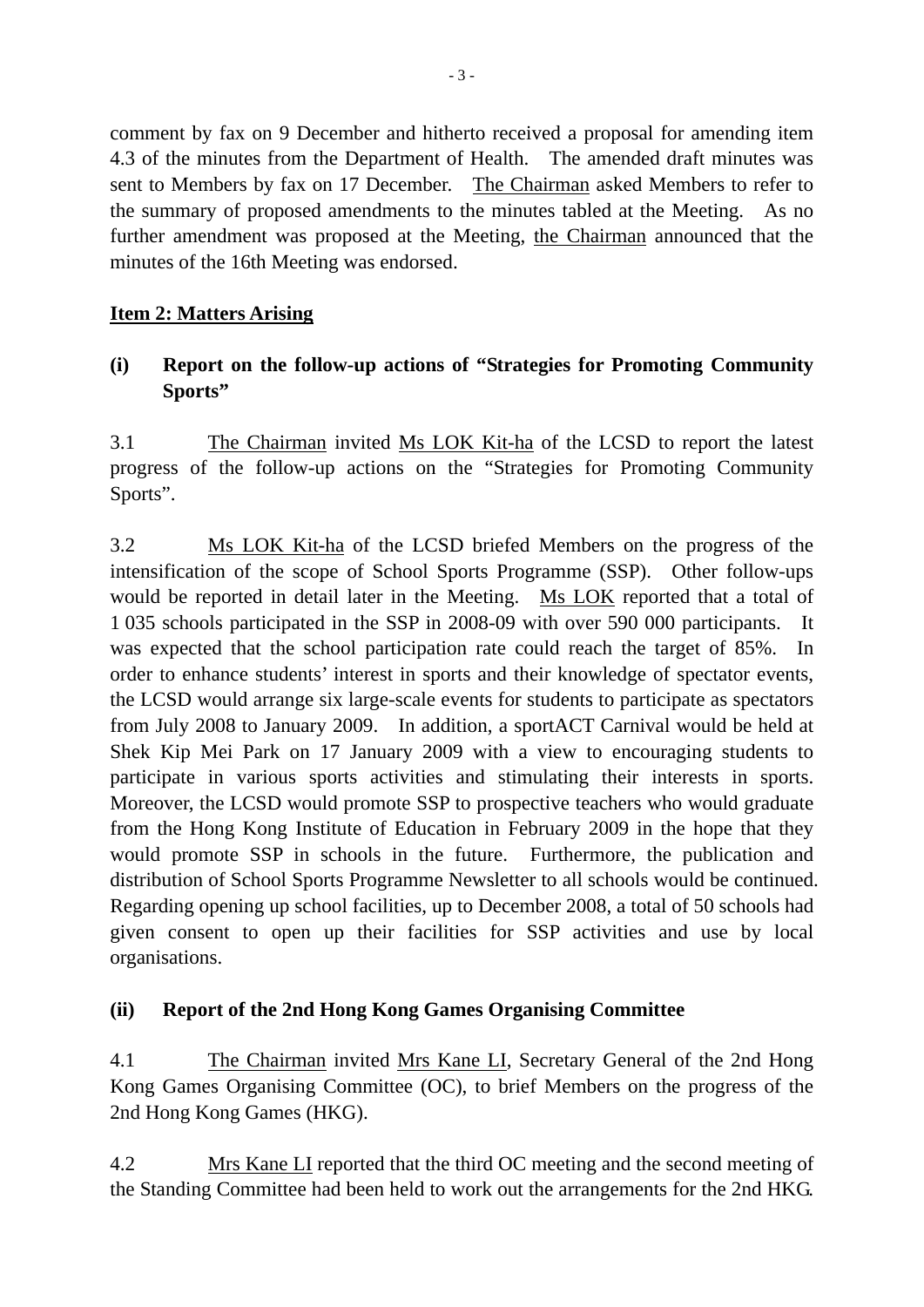The progress of preparatory work was summarised as follows:

- (a) The 2nd HKG was scheduled to be held from 9 May to 31 May 2009. Some preliminary rounds of the HKG would be held in various districts in the territory starting from mid-April. To get well prepared for the East Asian Games (EAG) to be held in December 2009, some of the finals of the HKG would be held at the competition venues for the EAG to test their efficacy.
- (b) Regarding selection of athletes, upon consultation with the Independent Commission Against Corruption (ICAC) and relevant National Sports Associations (NSAs), the Secretariat had sent letters setting out the competition rules and the guidelines on selection of district athletes for the 2nd HKG to the 18 District Councils (DCs). Selection exercises had commenced in all districts and a name list of all participating athletes would be submitted to the OC before 9 February 2009.
- (c) With regard to publicity, updates of the 2nd HKG had been disseminated to the public through different channels. Moreover, a dedicated website which included hyperlinks to the websites of the Sports Federation and Olympic Committee of Hong Kong, China (SF&OC), relevant NSAs and the Hong Kong Schools Sports Federation was launched on 1 August.
- (d) The OC would organise a series of activities for public participation, including a launching ceremony, a grand opening ceremony, a closing ceremony cum prize presentation ceremony, "Elite Athletes Demonstration and Experience Sharing Sessions", "Cheering Competition for the 18 Districts", casting a vote for "My Favourite Sporty District" and making a guess at "The Overall Champion of the 2nd HKG", etc. Moreover, "Dynamic Moments Photo Contest" and an award for "The District with the Greatest Participation in the 2nd HKG" would be introduced this year.
- (e) The estimated funding of the 2nd HKG was about \$9 million. In order to enhance district publicity and support, each district team would be provided with a funding of about \$250,000, an increase of about \$100,000 as compared with the 1st HKG. Moreover, the Secretariat had written to various large organisations and well-wishers to solicit for sponsorship. Concerning district sponsors, upon consultation with the ICAC, the Secretariat had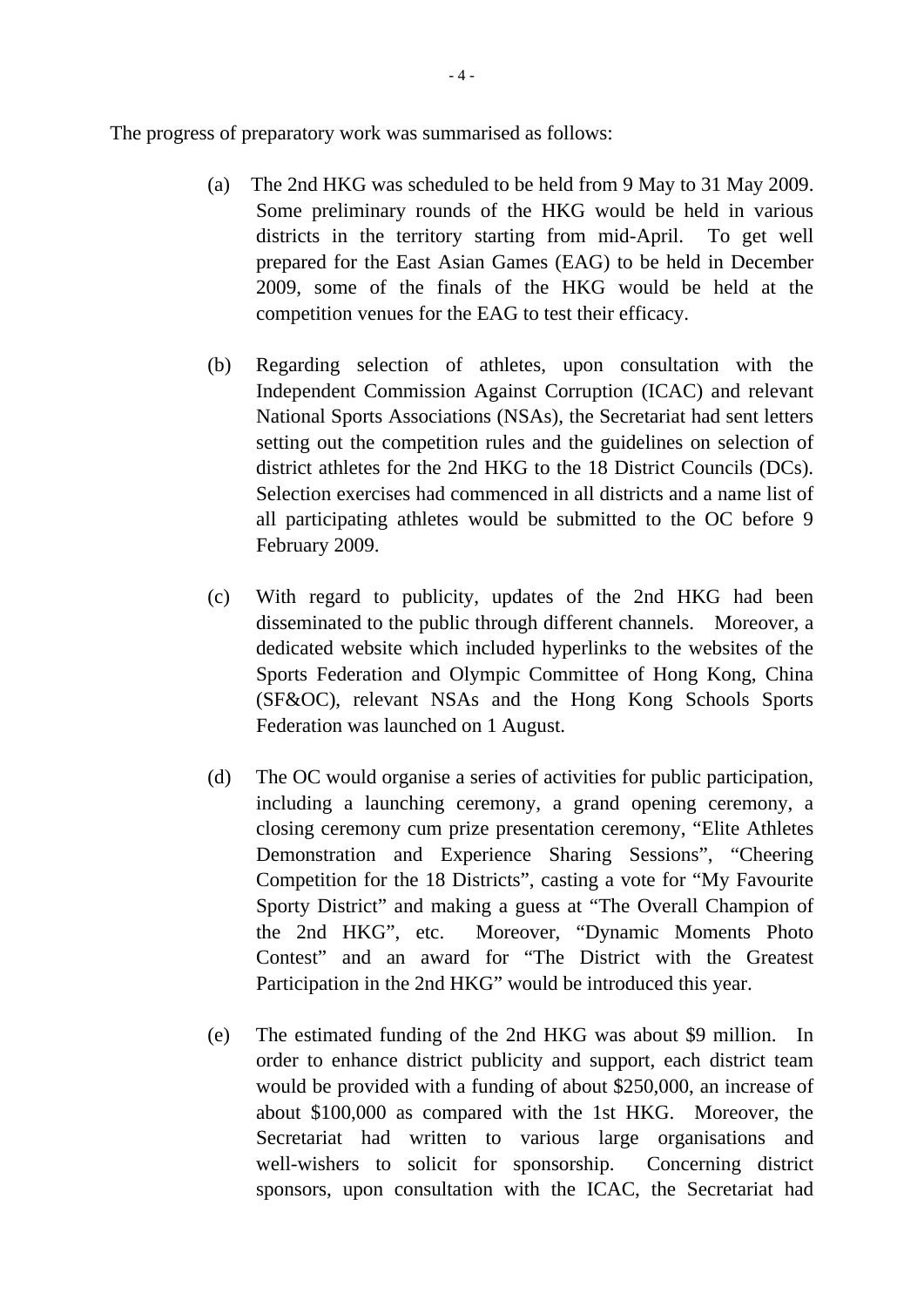drawn up the general guidelines, sponsorship programmes and guidelines for districts on accepting sponsorship for the 2nd HKG and relevant letters had been issued to the 18 DCs.

(f) In order to create an enthusiastic atmosphere in the community and further promote the EAG, the OC would display publicity banners of the EAG in all large-scale activities and venues of the 2nd HKG. In addition, Dony and Ami, the mascots for the EAG, would be invited to attend relevant publicity activities to promote the EAG.

### (**iii) Report on the Hong Kong and Shanghai Summer Sports Camp for Youth 2008**

5.1 The Chairman invited Ms LAM Sau-ha of the LCSD to report on the activities of the Hong Kong and Shanghai Summer Sports Camp for Youth 2008.

5.2 Ms LAM Sau-ha reported that the Hong Kong and Shanghai Summer Sports Camp for Youth 2008 was successfully held at Tso Kung Tam Outdoor Recreation Centre from 21 to 25 July. The Chairman and Prof CHEUNG Siu-yin were the respective Head and Deputy Head of the Camp. Mr SHU Huimin, the Director of Sports-For-All Department of Shanghai Administration of Sports, and representatives from the Hong Kong Basketball Association, Hong Kong Tennis Association and Hong Kong Amateur Swimming Association also participated in the Camp. 45 and 47 youths aged 11 to 15 from Hong Kong and Shanghai respectively received trainings on basketball, tennis and swimming. The total expenditure of the Camp was about \$290,000. After deducting the enrolment fee paid by the Hong Kong and Shanghai participants, the Hong Kong Government provided a subvention of about \$180,000. The Shanghai Administration of Sports thanked Hong Kong for the comprehensive arrangements and warm hospitality and hoped that the Hong Kong delegation would go to Shanghai in the following year to show continuous support to the exchange programme.

# **Item 3**: **Report on the Study on Sport for All – the Participation Patterns of Hong Kong People in Physical Activities (CSC Paper 5/08)**

6.1 The Chairman welcomed Prof Stanley HUI from the Department of Sports Science and Physical Education of the Chinese University of Hong Kong and Mr Robert LI, General Manager (Research Division) of the Consumer Search Hong Kong Limited, to attend the Meeting. He also invited Dr LO Wing-lok, convenor of the Working Group on the Formulation of Indicators for Measuring the Effectiveness of Sport for All, to brief Members on CSC Paper 5/08.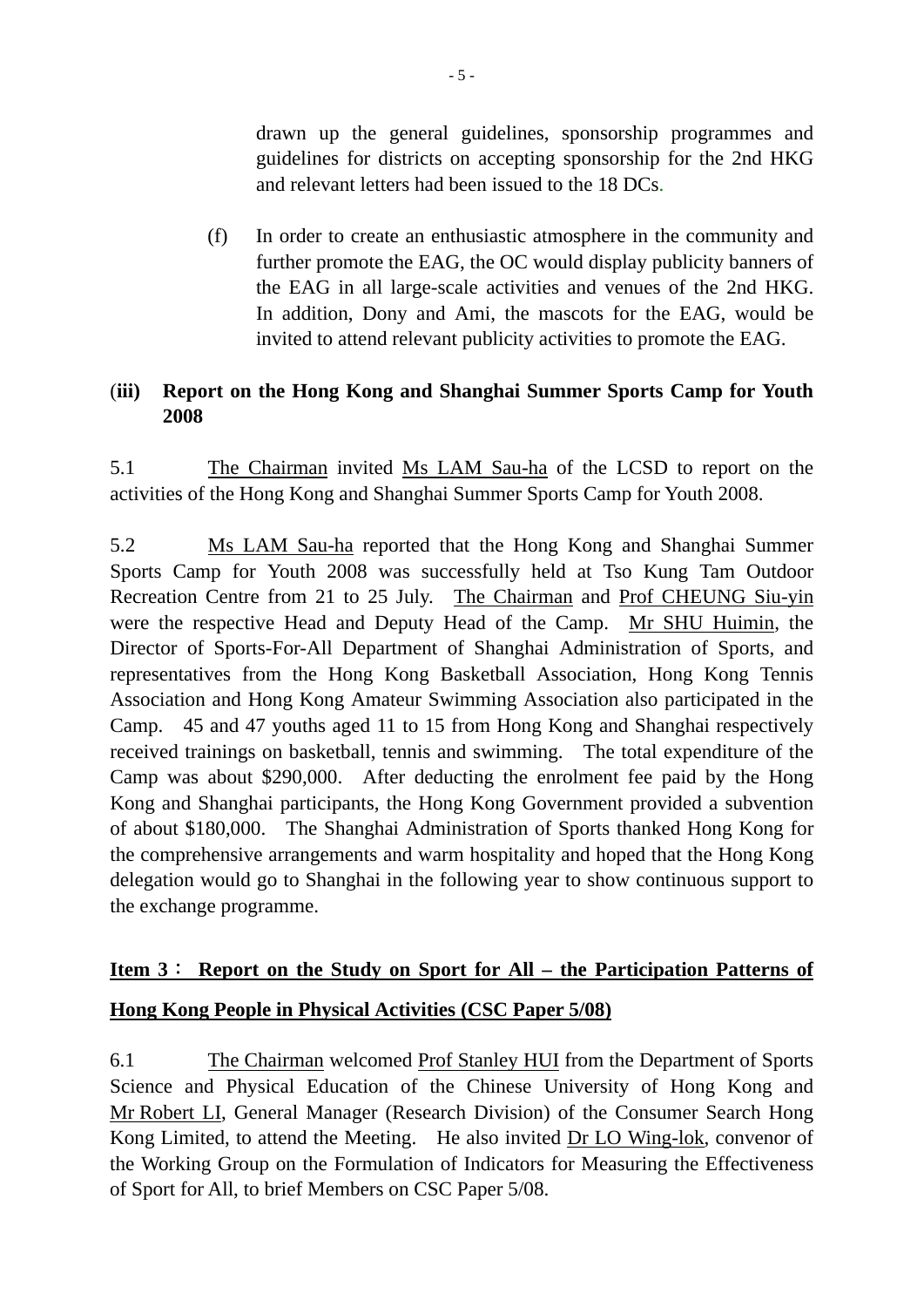6.2 Dr LO Wing-lok briefed Members on CSC Paper 5/08. The Paper consisted of three parts: findings of the literature review; major findings of the questionnaire survey; and recommendations based on the findings of the Study. Upon collection of Members' views, it was suggested that a task force should be established to follow up on the recommendations to formulate strategies and specific work plans for the promotion of Sport for All, and to set priorities and schedules for follow-up actions. On behalf of the Working Group, Dr LO thanked the Department of Sports Science and Physical Education of the Chinese University of Hong Kong for undertaking the consultancy, and for preparing the literature review and the final report. He also thanked the Consumer Search Hong Kong Limited for conducting the questionnaire survey. Moreover, he also thanked members of the Working Group, including Mr YEUNG Hoi-cheung and Mr Francis CHAU, Members of the CSC, Dr Patrick LAU of the Hong Kong Baptist University, Dr CHOW Wah of the Education Bureau, and Dr Jacqueline CHOI, Dr Kellie SO, and Dr Lilian WAN of the Department of Health, for their efforts and contribution. Dr LO invited Prof Stanley HUI to brief Members on the Report.

6.3 Prof Stanley HUI briefed Members on the survey findings and recommendations of the Study by PowerPoint. The Chairman invited Members to give their views.

6.4 Members commented on the survey findings and recommendations of the Study. Their views and responses were summarised as follows:

- (a) Mr Benedict LEE made the following enquiries about the Study Report:
	- (i) Whether sports volunteers and sports attendees were not included in the definition of "Sport for All" in slide 10 and whether the definition of "sports" referred to those sports governed by specific rules whereas the definition of "physical activities" referred to sports not governed by specific rules;
	- (ii) To account for the different recommendations of the US indicator in slide 11 that children and adults were to engage in physical activities five days a week whereas youths were three days a week;
	- (iii) As slides 32 and 35 gave a detailed analysis of the reasons for people's active and inactive participation in "physical activities", whether the Study had conducted a study on the reasons for people's active and inactive participation in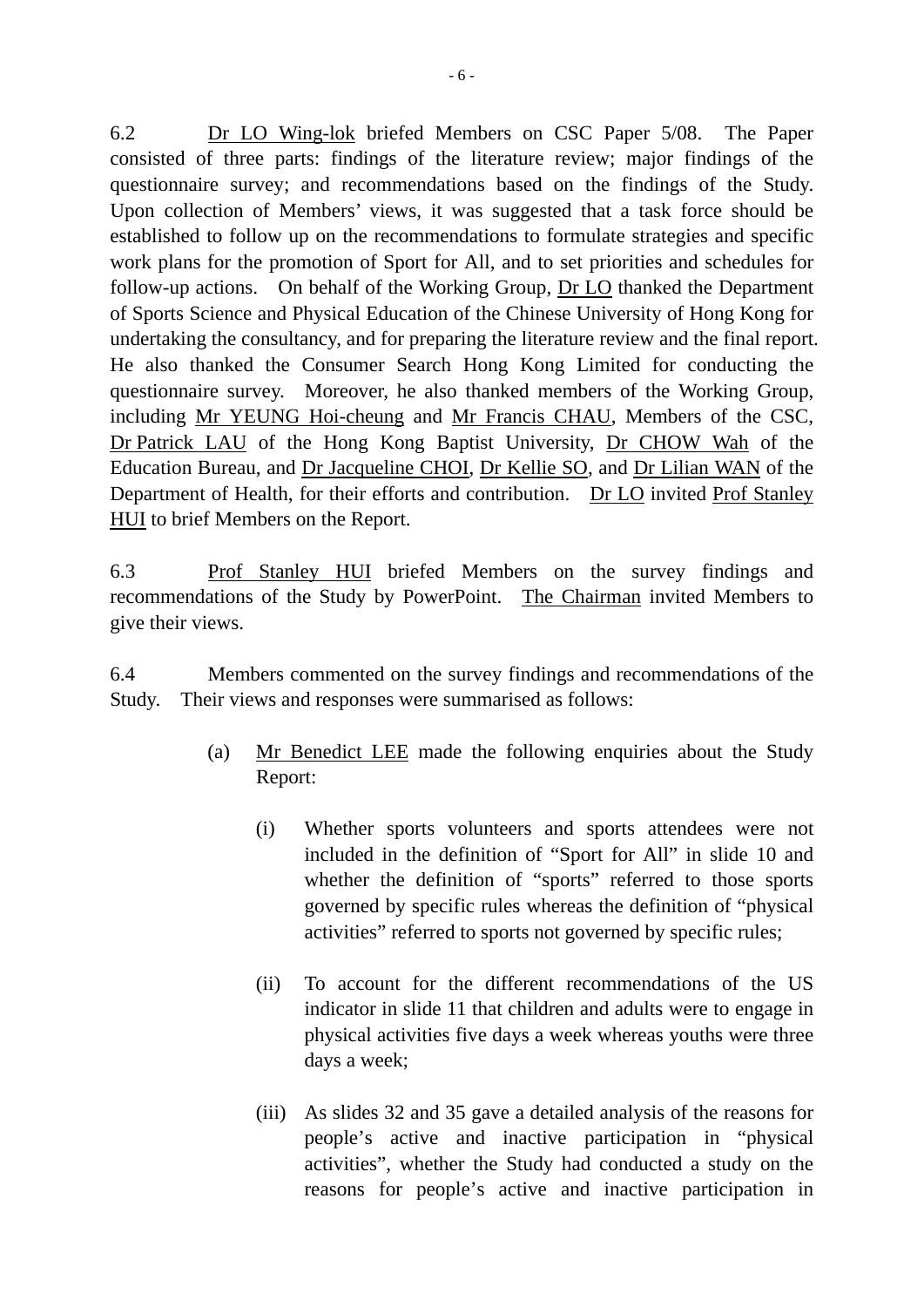"sports". If not, what were the reasons; and

- (iv) The Paper suggested publicising the message of promotion of physical activities through the media. He suggested considering the establishment of an award mechanism to encourage those actively participating in sports to lead the inactive ones, which might yield better results than reliance on the media for promotion.
- (b) Prof Stanley HUI responded to Mr LEE's enquiries as follows:
	- (i) Sports volunteers and sports attendees were not included in the definition of "Sport for All". The suggestion could be studied by the task force to be established later;
	- (ii) The US indicator for children and adults referred to "accumulated" physical activities while that for youths referred to "continuous" ones. He remarked that there were at present studies to prove that both accumulated and continuous physical activities produced the same health benefits. As children often engaged in intermittent activities whereas adults were occupied by their work, both were recommended to engage in physical activities five days a week, with an accumulation of at least 60 minutes of age-appropriate and developmental appropriate physical activities each day for children and an accumulation of at least 30 minutes of sports activities of moderate intensity for adults. As youths often participated in sports activities in school, they were recommended to engage in physical activities of moderate or vigorous intensity that lasted for at least 20 minutes at a time three days a week;
	- (iii) The definition of physical activities referred to all bodily activities that consumed energy, including sports; whereas sports referred to sports activities that required application of skills and there were rules of games and competitions. As physical activities had already included sports, the survey focused on gathering information of public participation in physical activities to avoid repetition of questions and confusion to the respondents. He remarked that at present, most countries had started to adopt the term "physical activities" and recognised the importance of physical activities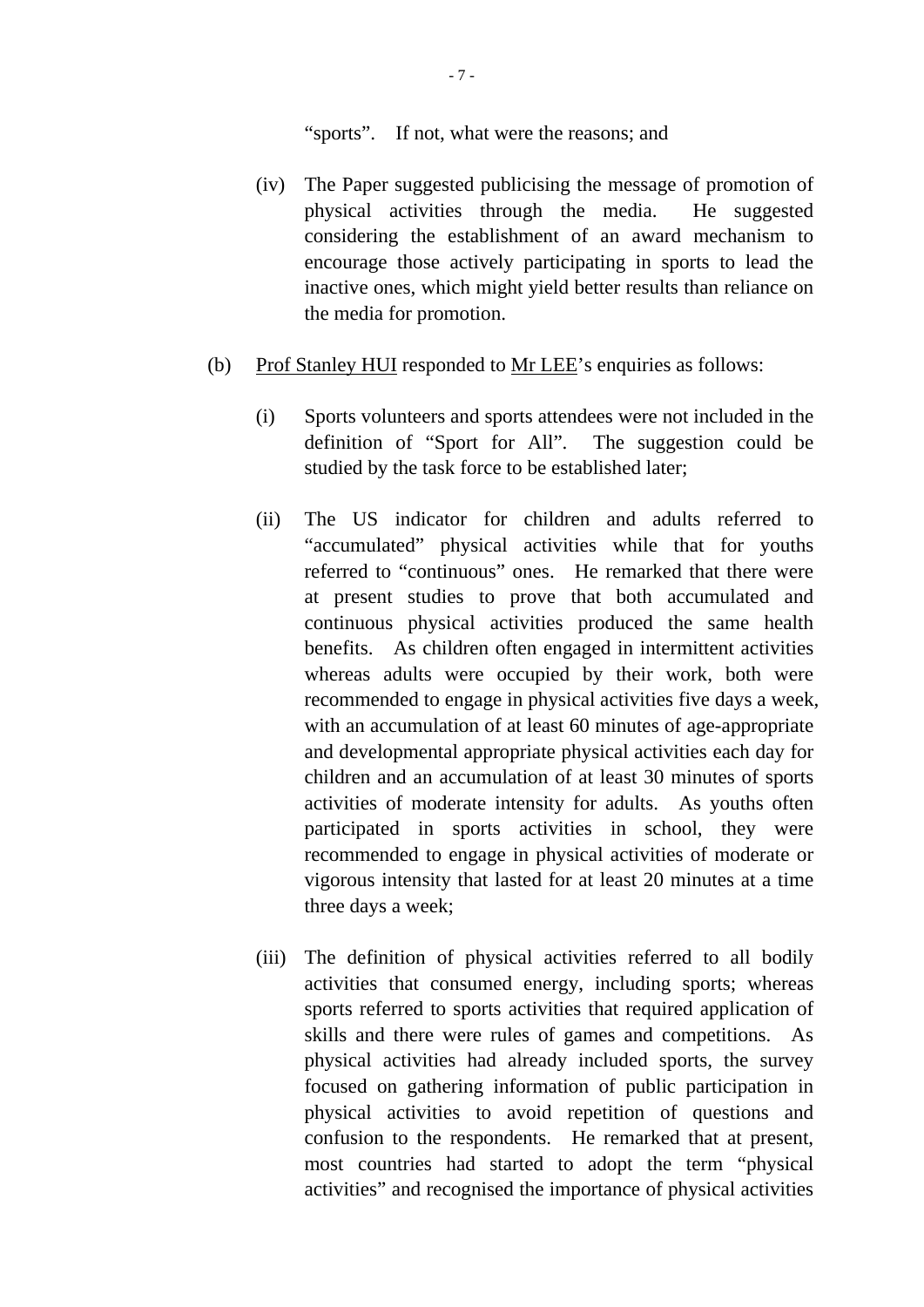to health; and

- (iv) The Report also recommended encouraging the public to increase their level of physical activities through various means. As to the opinion of offering awards to encourage active sports participants to lead the inactive ones to plays sports, he considered it a good suggestion which could be considered by the task force.
- (c) Dr Regina CHING said that the US had revised her recommendations for nation-wide participation in physical activities in October 2008. In the revised recommendations, the children and youth groups for those aged between 6 and 17 were merged into one, whereas those aged between 18 and 64 were assigned to the adult group. Children and youths were recommended to engage in 60 minutes of physical activities of moderate intensity or above each day, with an addition of at least three times of vigorous activities a week. She remarked that the recommendations for youths in the old US indicator referred to an addition of continuous physical activities on top of the necessary physical activities of each day, which were different from those stated in the Report. As the US had revised her recommendations, she opined that the old recommendations should no longer be referred to and hoped that the Committee would positively consider her suggestion. Moreover, she was glad to know that the concern for health generated the support and motivation for the public to do exercise. Therefore, she was of the opinion that the public should be clearly informed of the quantity of physical activities desirable for health attainment. She opted against the proposed baseline indicator. She pointed out that the indicator in the Report recommended at least 30 minutes a day of physical activities of moderate or vigorous intensity three days a week. As the amount of activities of moderate and vigorous intensities differed, sports of vigorous intensity might be demanding for people who seldom played sports, while sports of moderate intensity would be much safer for them. Therefore, she suggested that the Committee should consider recommending physical activities of moderate intensity at least five days each week, with an accumulation of 30 minutes a day. This recommendation would be more compatible with the global trend.
- (d) Dr LO Wing-lok responded that the definition of "physical activities" had been discussed for a long time. He remarked that as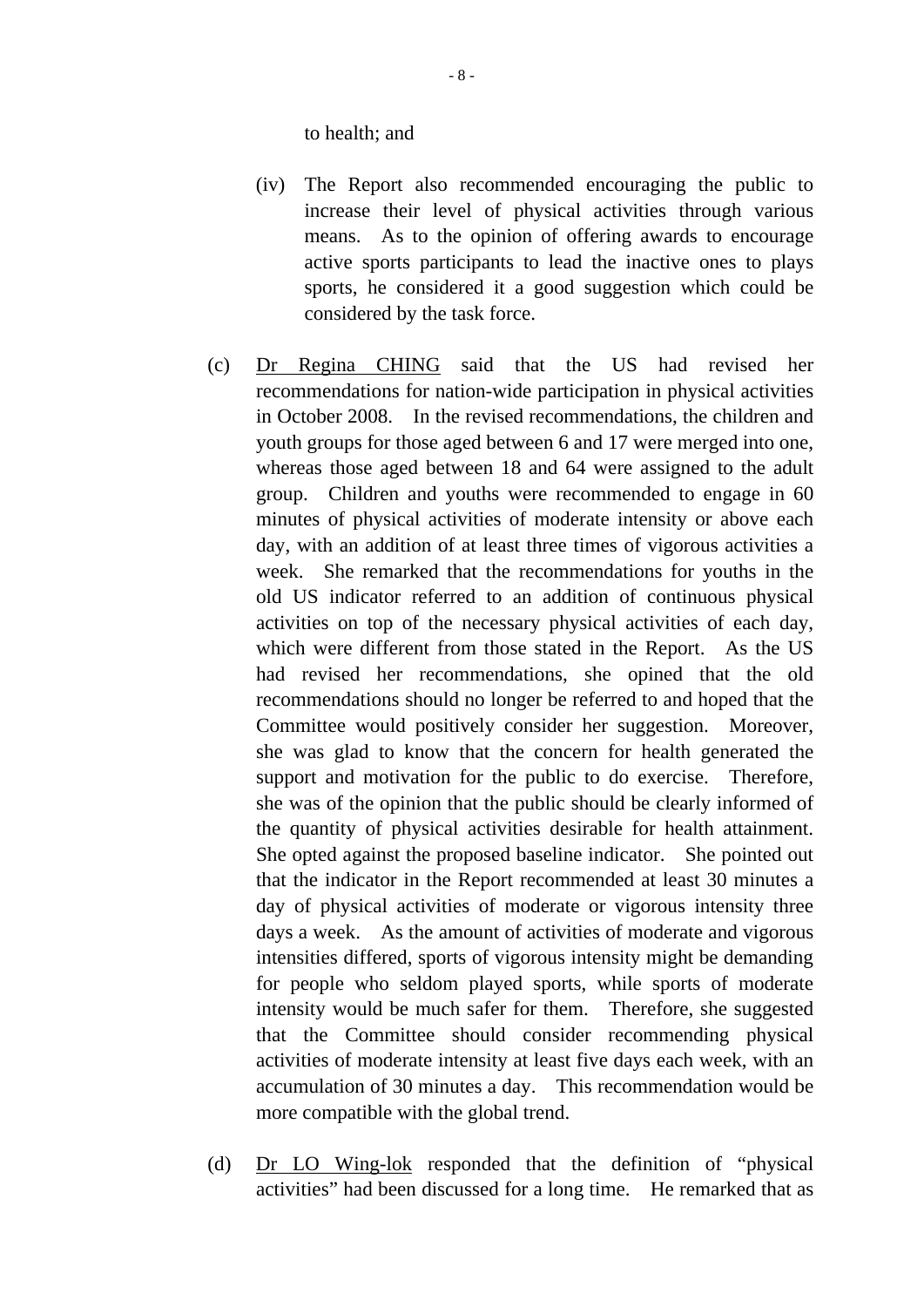the definition underwent constant changes, data that catered for different definitions and indicators were collected in the survey to facilitate analysis. In order to compare with data collected in studies previously conducted in other parts of the world, the Working Group was of the opinion that it would be more suitable to adopt a universal indicator. He opined that an indicator of either three days or five days a week could be considered by the task force to be established later. As long as the public were willing to play sports, their health would still benefit despite failure to meet the indicator of three days or five days a week.

- (e) Prof Stanley HUI responded that the US indicator adopted by the Report was revised in 2004. He had confirmed its details with the relevant authorities in the US. As the survey started in 2007, the indicator updated in October 2008 was not adopted. He said that as the data of public participation in physical activities had already been collected, an analysis could be conducted no matter which indicator was to be adopted. For example, a total of 44.2% of adults met the basic indicator of participation in physical activities three days each week, while a total of 29.1% met the indicator of participation in physical activities five days each week. He agreed that the indicator underwent constant changes and so suggested that a health attainment indicator which was easy to promote and easier for the public to accept could be drawn up.
- (f) Dr Regina CHING stressed that there was no conflict between sports that were easy to promote and health benefits brought about by sports. She was of the opinion that the public should learn that different levels of physical activities would generate different benefits. For example, for health attainment, sports of moderate intensity should be played five days a week and 30 minutes a day. If such level could not be reached yet, it could still be reached gradually in the future. Moreover, she said that both the LCSD and the Department of Health had been recommending "Daily exercise keeps us fit". Therefore, she suggested that the Report should put forward the five-day indicator, while the three-day indicator could also be mentioned to facilitate comparison with previous data.
- (g) Mr Kenneth TSUI recognised the importance of an indicator. Apart from an indicator, he suggested that the task force to be established soon should also consider the habits of Hong Kong people and the actual situation of Hong Kong. He thought that they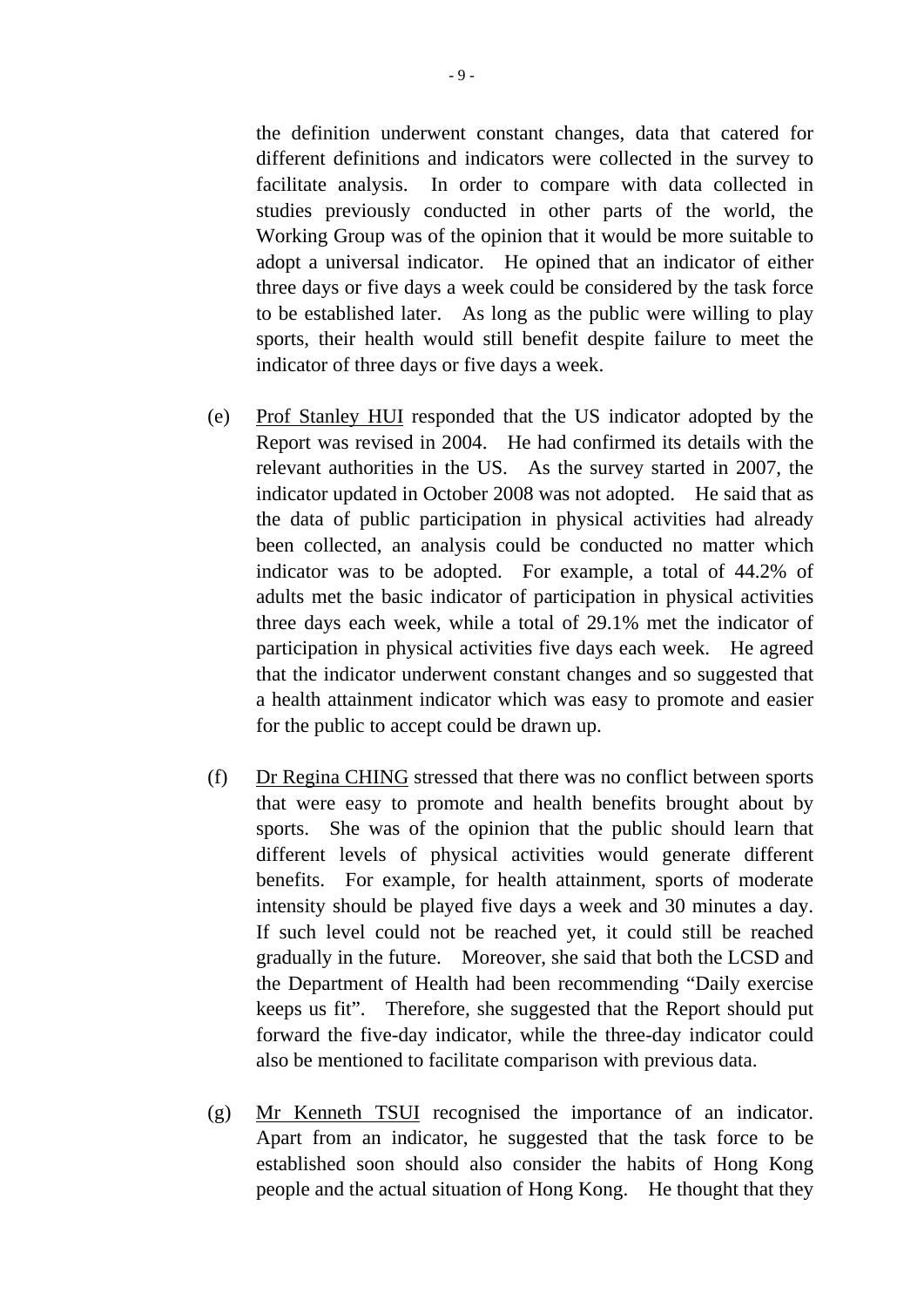should understand the habits of participation in physical activities among people of different ages and strata, and understand whether the facilities could cater for public participation in physical activities of moderate or vigorous intensity five days a week and 30 minutes a day. He said that the findings indicated that 60% of the public utilised LCSD facilities. If the Committee hoped to promote physical activities, he wondered if the existing facilities would be able to cope with the demands and how new facilities could be increased to meet new demands. For example, if the participation rate was to be increased by 5%, the corresponding demands on facilities would have to be calculated. Furthermore, the Report recommended that activities such as swimming, jogging and Tai Chi should be organised. He was of the opinion that jogging was easier to promote. Also, other matters such as if the number of swimming pools could be increased and if heated pools could be provided in winter should be considered. Therefore, he proposed that apart from an indicator, the future task force should also formulate a comprehensive plan for the compatibility of facilities. He also suggested that the Committee should consider whether to set an objective to raise the overall participation rate in physical activities to a more ideal level.

(h) Prof LEUNG Mee-lee said that this year was an Olympic year and many schools launched a lot of different activities for students. Therefore, this Study could not be regarded as benchmark and could hardly be compared with studies conducted in the past. She commented that the differentiation between inclusion and exclusion of physical education classes in the data of the Study was desirable. Since the inclusion and exclusion of physical education classes led to a difference of more than 10% in physical activity level, physical education classes were proved to be very important. Besides, it was also encouraging that only 3.8% of the respondents did not participate in physical activities due to insufficient facilities. Regarding facilities, she agreed with Mr Kenneth TSUI that there were sufficient swimming pools but not enough heated pools in Hong Kong. She thus suggested converting existing swimming pools into heated pools. As for indicators, she pointed out that information on "Sport for All" could be obtained from various channels. For example, the SF&OC held annual conventions on "Sport for All". As those were international conventions, reference could be made to information on the promotion of "Sport for All" in different countries. Moreover, the SF&OC commissioned the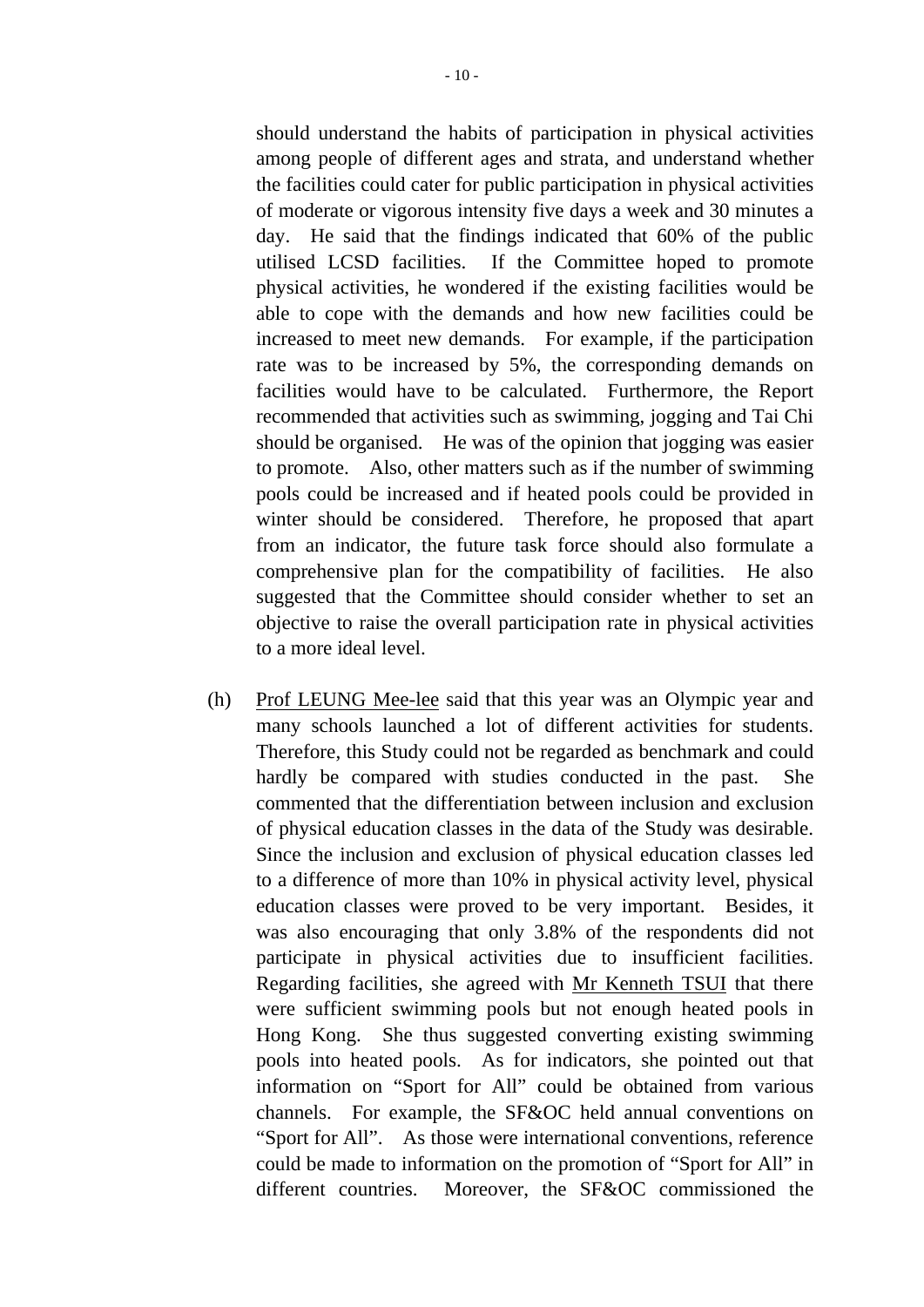Hong Kong Baptist University to conduct a study on "How Active is the Hong Kong Public" last year. The relevant information had been uploaded to SF&OC's website to which Members might make reference to. She opined that clear indicators should be set for ease of compliance of the public. Besides, she wanted to know how to ensure that people in different age groups understand clearly the definitions of physical activities of different intensities while conducting the household interviews.

- (i) Prof Stanley HUI thanked Prof LEUNG Mee-lee for her opinions and remarked that reference had been made to the information on SF&OC's website. He commented that domestic households were selected for face-to-face interviews by random sampling in the Study. Parents or adults had to be present when children were interviewed. Interviewers explained to interviewees the definitions of physical activities of different intensities and the differences between physical activities and sports, and asked questions to make sure they understood. Mr Robert LI of Consumer Search Hong Kong Limited also explained to Members in detail the process and procedures of the interviews.
- (j) Miss Janet WONG of the Home Affairs Bureau said that the main purpose of the meeting was to inform Members of the content of the Report. She said that the Report contained a compilation of indicators of various countries and suggested adding the years in which the indicators were compiled for reference. Besides, she expressed her concern on the validity and reliability of the questionnaire. For example, in slide 15 regarding samples of children, the number of main samples of the first round was only more than a hundred while that of supplementary samples was more than five hundred. She asked if there were difficulties in collecting the samples and whether the findings of the Study were verifiable. She wondered if the Consultant could provide a questionnaire sample to facilitate understanding on how interviewers explained to the public the definitions of physical activities of moderate or vigorous intensity. Moreover, from slide 26, findings of the Study showed that members of the public would consider their interest and health before participating in sports. If the findings were verified, as long as the public was encouraged to cultivate an interest in sports and get to know the importance of sports to health, they would participate in sports actively. It was therefore suggested that Members of the next CSC could consider how to enhance the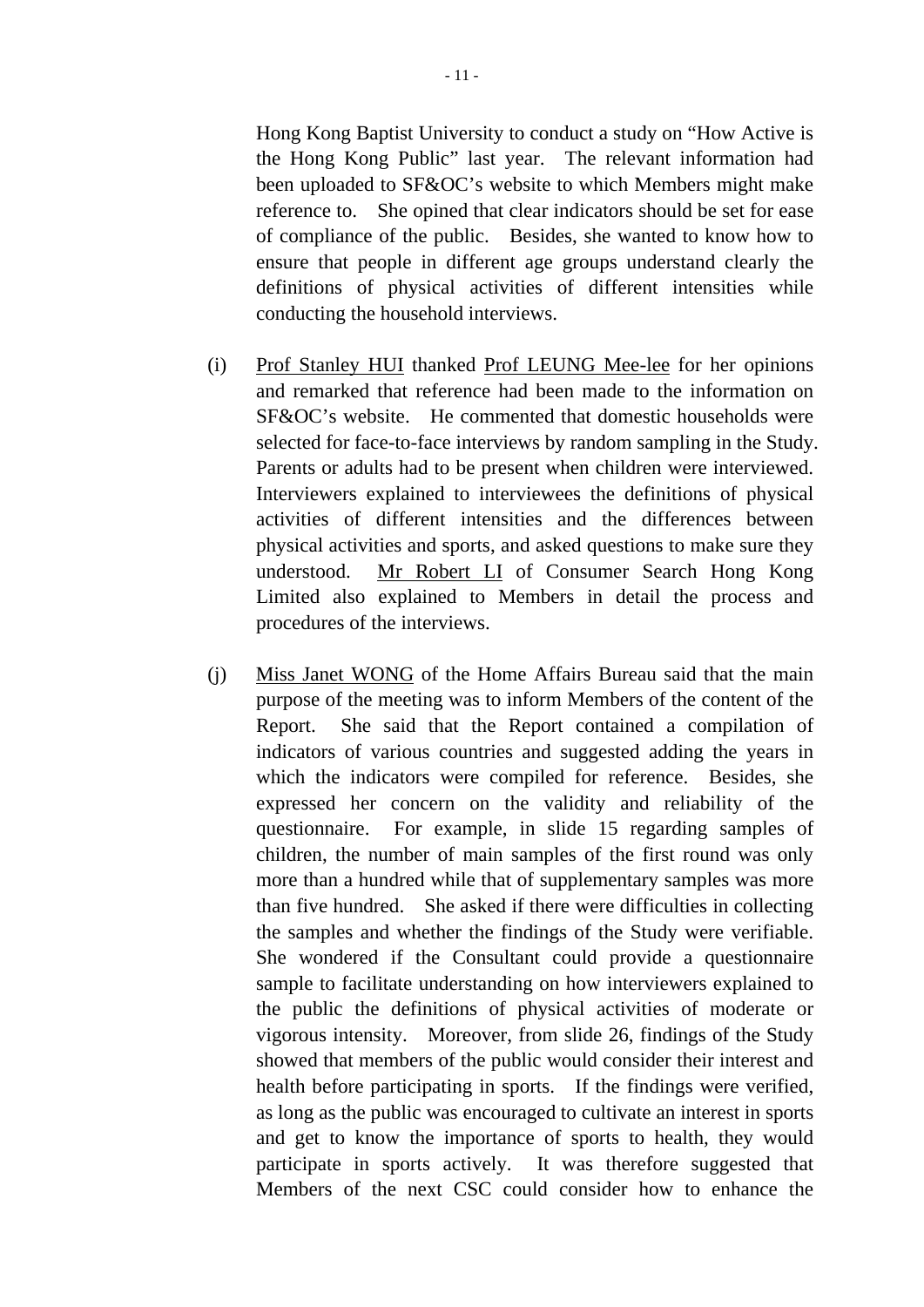public's interest in sports and their understanding on the importance of sports to health to motivate them to participate in sports. She was of the view that the purpose of setting recommended indicators was to evaluate the situation of participation in physical activities of Hong Kong people. As for facilities, since space was limited and there were changes in interests and the age profile of the population, the demand for facilities would also change accordingly. She wanted to know if the questionnaire covered comments of the public on recreational and sports facilities (such as if the facilities were sufficient or slight modifications were needed) and hoped the Study could provide direction and recommendations for future reference.

- (k) Mr Robert LI replied that households interviewed in the Study were selected by random sampling, with 2 000 households interviewed in each phase. According to Population Census by the Census and Statistics Department, the ratio of children and youths aged between 7 and 19 in every 1 000 households did not exceed 10% to 14%. After sampling by Kish Grid Method, the numbers of main samples of children and youths were only 186 and 284 respectively. Since data of different age groups were needed for analysis, it was suggested that the number of samples of each age group should be at least 650 to 700 after discussing with the Consultant and the statistician of the LCSD. Therefore, more than 1 000 supplementary samples were provided. He stated that the findings of the Study based on that number of samples met the standard of statistics and the margin of error was very minimal.
- (l) Miss Janet WONG would like to be assured of the validity and reliability of the Study. She had no doubts on the methodology of the Study, but was worried that the large number of supplementary samples might cause an imbalance or even led to unreasonable analyses and conclusions. She hoped that the figures would not lead to any misunderstanding if the government had to promulgate the information of the Study in the future. She thus wished to know if the statistical methodology, analysis of figures, etc. were appropriate. The Chairman suggested that the Consultant should provide Miss WONG with the relevant information for reference. (Post-meeting note: The relevant information including the questionnaire, survey methodology and criteria for statistical compilation had been provided to Miss WONG after the meeting for

her reference.)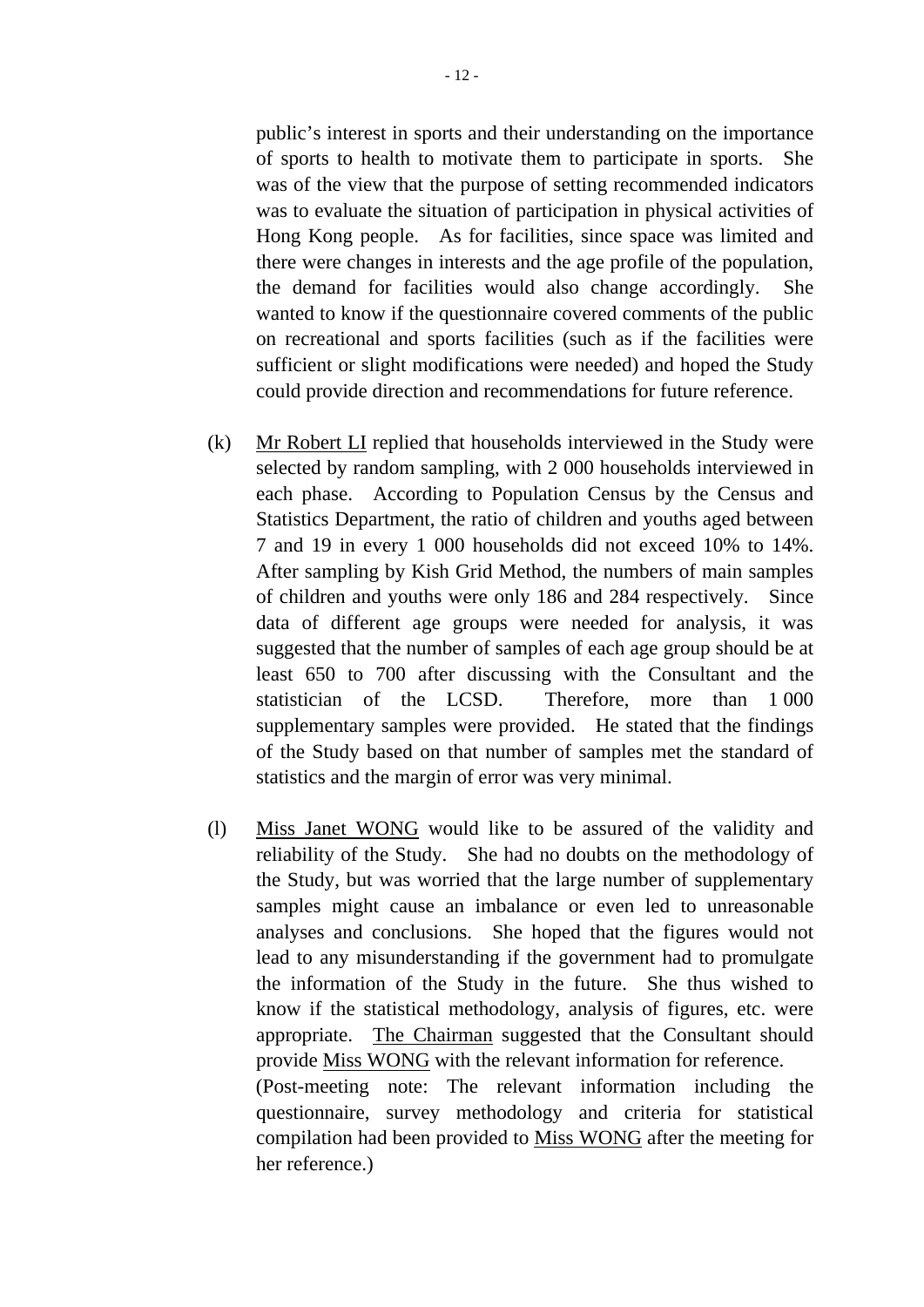- (m) Dr LO Wing-lok added that the indicators proposed by the Working Group were for an objective description of the situation in Hong Kong while the indicator proposed by Dr Regina CHING represented the goal to be achieved. The two served different purposes and there was no contradiction.
- (n) Mr Kenneth TSUI suggested that the Committee and the LCSD should consider the strategic implementation or appropriate integration of facilities if the level of participation in physical activities among the public was to be increased. He was of the opinion that jogging was easy to promote and brought the greatest benefits. Thus he suggested increasing the number of jogging trails and encouraging the public to play suitable sports. LCSD should also take corresponding measures to provide the required facilities.
- (o) Mr Vincent LIU, the Deputy Director of the LCSD responded that some of the projects planned by the former Municipal Council had been carried out in the past few years and some others would be implemented in phases in the next few years. It was expected that over 10 billion dollars would be allocated for the development of sports facilities, including construction of new heated pools and conversion of existing swimming pools into heated pools, etc. He explained that swimming pools would have to be closed if conversion works were carried out and the cost involved was very high. Thus not all swimming pools could be converted into heated pools. As for facilities, he commented that despite the relatively high usage rate of some facilities, other facilities such as tennis courts and squash courts were yet to be fully utilised by the public. Therefore, the LCSD was considering how to encourage members of the public to fully utilise such facilities. Regarding the construction of facilities, he said that the LCSD had always taken into consideration the usage rate of facilities, opinions from the DCs as well as the public's interest when providing recreational and sports facilities. As to this Study, he remarked that the LCSD would make reference to the findings of the Study in planning the types of facilities to be constructed for public use in the future.
- (p) Mr Kenny CHOW said that some facilities could not meet the need at night-time while the daytime usage rate was low. How to maximise the use of facilities was a tough issue on venue management. Besides, he thought that it was also very important to educate the public on how to do appropriate amount of exercise to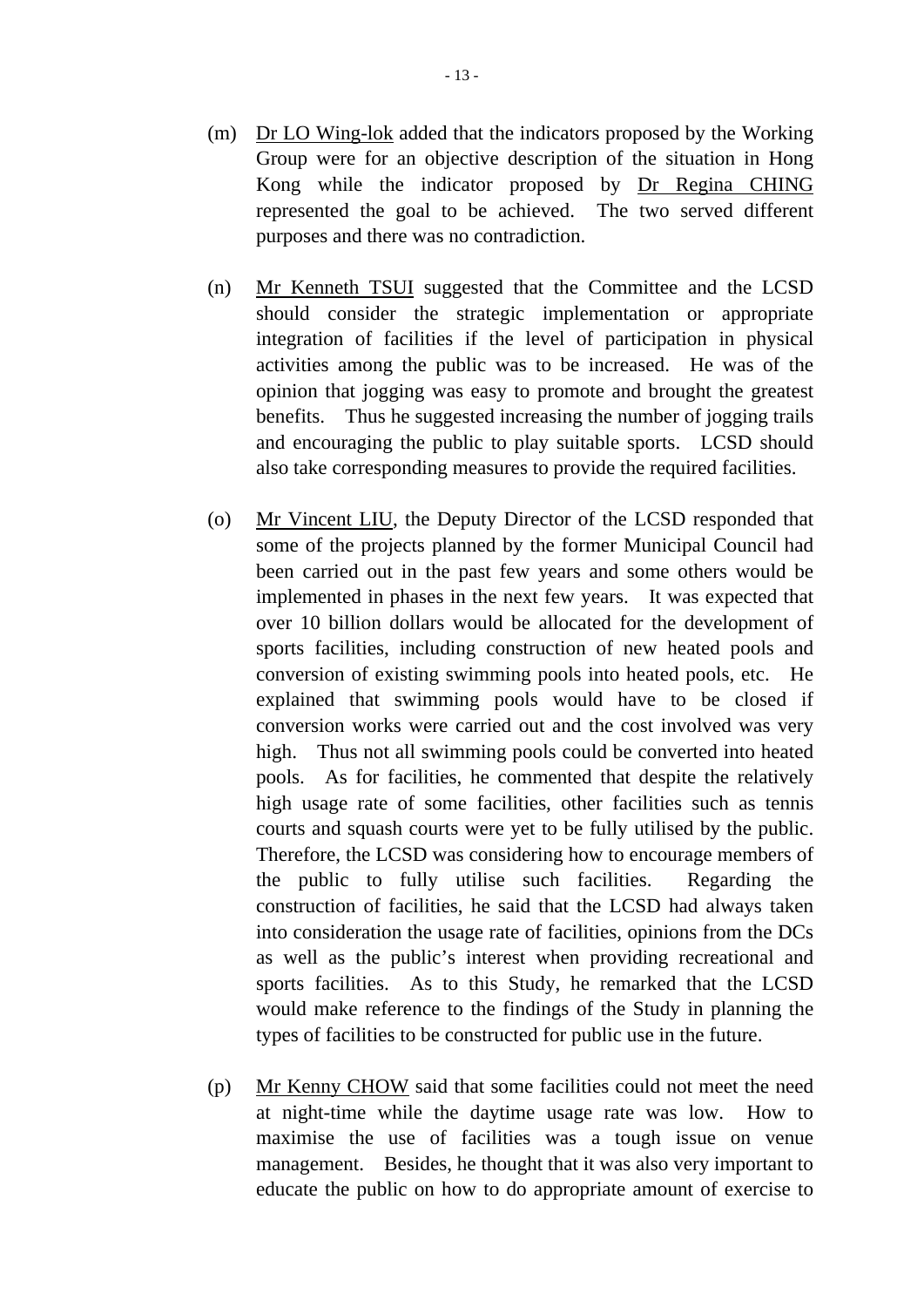avoid injuries from excessive exercise.

- (q) Mr Benedict LEE remarked that the slogan currently used was "Daily exercise keeps us fit" but some newspaper reported that people who exercised every day were more prone to catch a cold, which contradicted the slogan. He hoped the Committee would consider it.
- (r) Dr Regina CHING said that the socio-economic backgrounds of interviewees were not mentioned in the Report despite the fact that different living environments and standards affected participation in sports. Besides, she thought that Members needed not focus too much on whether facilities were sufficient. Some modifications in the daily living environment might facilitate the public to do exercise. She suggested that the Committee could take the initiative to suggest to architects and designers that slight modifications in designs of buildings, such as widening the stairs or playing music therein, would make the place an ideal facility for exercise.
- (s) The Chairman said that the DCs had become very familiar with the facilities in their respective districts since they shouldered the management of LCSD's facilities. As some Members were district councillors, he believed that the DCs would consider in detail the actual situations in districts and the needs of the public in providing suitable facilities for public use.
- (t) Miss Olivia CHAN of the LCSD remarked that when Members of the next term of the CSC assumed duty early next year, a task force would be established as soon as possible to formulate more specific work plans and set priorities for tasks by making reference to and analysing the main recommendations of the Report and the valuable opinions of Members, with a view to increasing participation in physical activities among the public in the long run.

4.5 The Chairman thanked Members for their valuable opinions. Their opinions would be provided to the task force, which would be established in 2009, for detailed study. The Chairman remarked that the success in drawing up the Report on the Study on the Participation Patterns of Hong Kong People in Physical Activities was attributable to the efforts of and co-operation among Dr LO Wing-lok, convenor of the Working Group on the Formulation of Indicators for Measuring the Effectiveness of Sport for All, and all members of the Working Group who offered